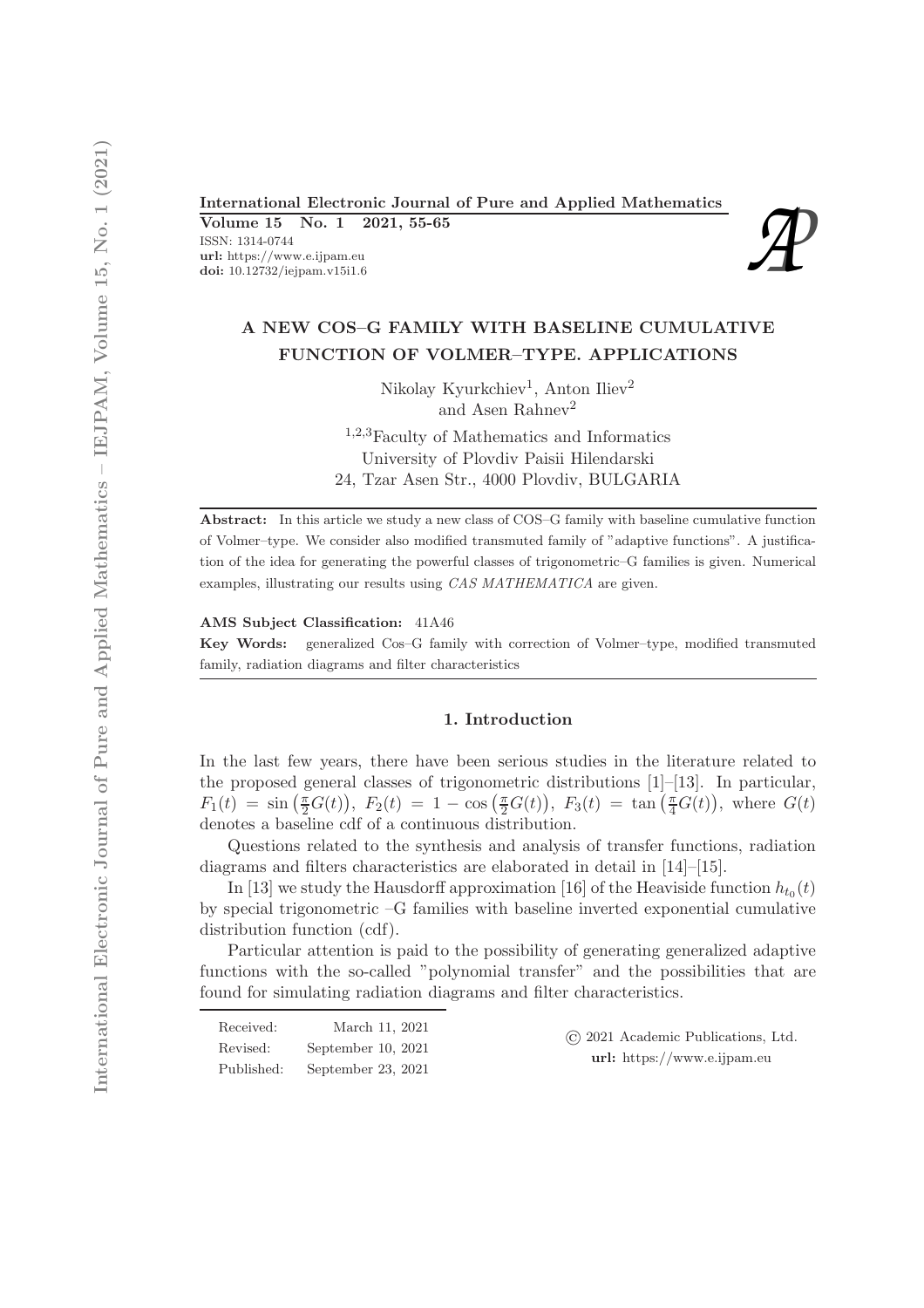These results will be of interest for specialists in this modern scientific branch. We will note that the "sine and cosine potential corrections" can be used to construct other families of adaptive functions for modeling processes in the field of Growth Theory, Debugging and Test Theory and Computer Viruses Propagation.

In this article we study a new class of COS–G family with baseline cumulative function of Volmer–type:

$$
M(t) = \cos(\pi G(t)); \quad 0 \le t \le \frac{1}{b}; \quad b > 0.
$$
 (1)

where

$$
G(t) = \frac{1}{4}(2+bt)(1-bt)^{2} = \frac{1}{2} - \frac{3}{4}bt + \frac{1}{4}(bt)^{3}.
$$

## 2. Main Results

# 2.1. A look at the new COS–G family with baseline cdf of Volmer–type

**Remark.** We note that for  $b = 1$  and  $t = \cos \theta$  we have the Volmer's activation function

$$
V(\theta) = G(\theta) = \frac{1}{4}(2 + \cos \theta)(1 - \cos \theta)^{2}.
$$

The Volmer theory is correct in predicting a dependence of critical supersaturation on contact angle in heterogeneous nucleation.

For some modelling and approximation problems, see [17]–[22]. Evidently

$$
G(0) = \frac{1}{2}; \ M(0) = 0;
$$
  

$$
G\left(\frac{1}{b}\right) = 0; \ M\left(\frac{1}{b}\right) = 1.
$$

The new family  $M(t)$  for a)  $b = 0.5$ ; b)  $b = 0.6$ ; c)  $b = 0.75$ ; d)  $b = 1$  is plotted on Figure 1.

# 2.1.1. Justification of the idea for generating the powerful classes of trigonometric–G families

An antenna array is a cluster of antennas arranged in a specific physical configuration (line, grid, etc.). Each individual antenna is called an element of the array. We initially assume that all array elements (individual antennas) are identical. However, the excitation (both amplitude and phase) applied to each individual element may differ. The far field radiation from the array in a linear medium can be computed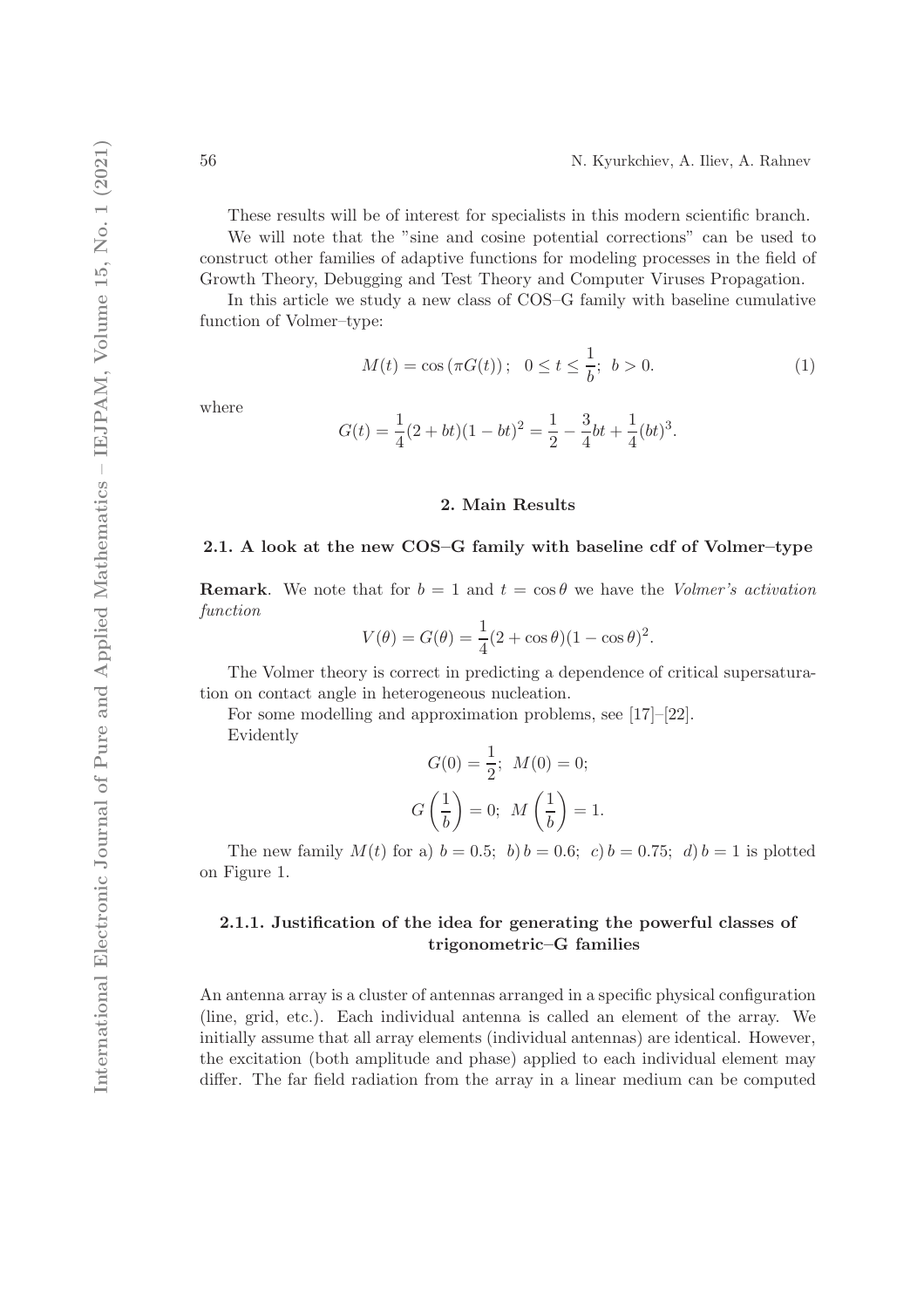

Figure 1: The family  $M(t)$  for  $b = 0.5$ ;  $b = 0.6$ ;  $b = 0.75$ ;  $b = 1$ .



Figure 2: Linear antenna array.

by the superposition of the fields generated by the array elements. We start our discussion from considering a linear array (elements are located in a straight line) consisting of two elements excited by the signals with the same amplitude but with phases shifted by  $\beta$ . Here we will expose from [23]. On arbitrary point P with radius  $r$  in the far zone electric field, taking into account the phase difference due to physical separation and difference in excitation, we have

$$
E(r) = E_1(r)e^{j\frac{\varphi}{2}} + E_2(r)e^{-j\frac{\varphi}{2}},
$$

where  $E_1$  and  $E_2$  are the fields due to antenna 1 and antenna 2 respectively and  $\varphi = kd \cos \theta + \beta$ , see Figure 2. The phase center is assumed at the array center and the elements are identical

$$
E(r) = 2E_1(r)\frac{e^{j\frac{\varphi}{2}} + e^{-j\frac{\varphi}{2}}}{2} = 2E_1(r)\cos\frac{\varphi}{2}.
$$

Relocating the phase center point only changes the phase of the result but not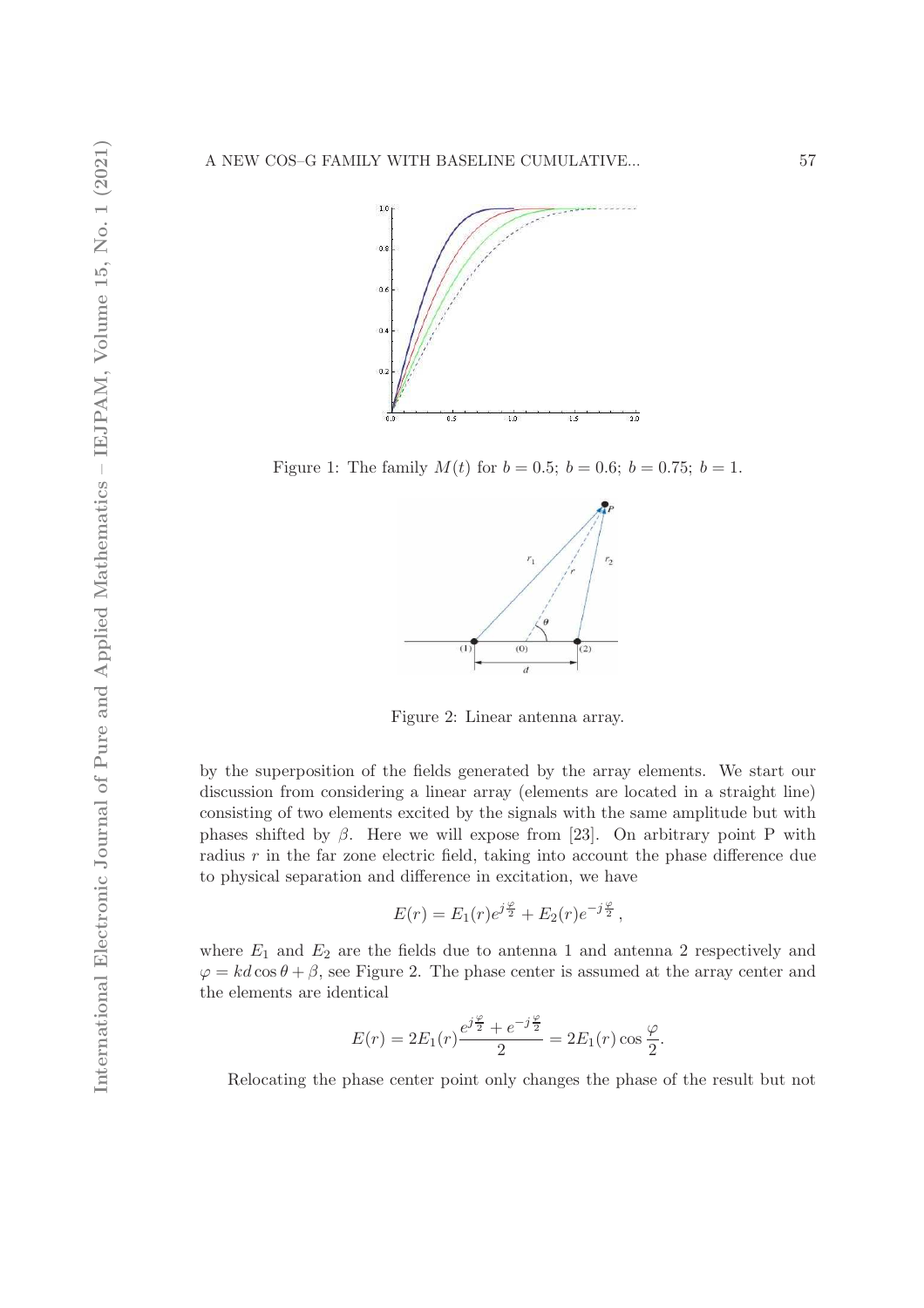58 N. Kyurkchiev, A. Iliev, A. Rahnev



Figure 3: Linear antenna array (N elements)

its amplitude. The radiating pattern can be written as

$$
F(\theta) = F_1(\theta) F_a(\theta),
$$

where the array factor is

$$
F_a(\theta) = \cos\left(\frac{kd\cos\theta + \beta}{2}\right)
$$

and  $\varphi = kd \cos \theta + \beta$ ;  $k = 2\pi/\lambda$ ,  $\lambda$  is the wave length;  $\beta$  - the phase difference,  $\theta$ - azimuthal angle, d - the distance between the emitters. Evidently, for  $\beta = 0$  and  $d=\frac{\lambda}{2}$  we have

$$
F_a(\theta) = \cos\left(\frac{\pi}{2}\cos\theta\right).
$$

We consider next an antenna array with more identical elements (see, Figure 3).

There is a linearly progressive phase shift in the excitation signal that feeds N elements. The total field is

$$
E(r) = E_0(r) \left( 1 + e^{j\varphi} + \dots + e^{j(N-1)\varphi} \right) = E_0(r) \sum_{n=1}^{N} e^{j(n-1)\varphi}.
$$

Using the formula for geometric progression sum

$$
\sum_{n=0}^{N-1} q^n = \frac{1-q^N}{1-q}
$$

we get for the total radiating electric field

$$
E(r) = E_0(r) \frac{1 - e^{jN\varphi}}{1 - e^{j\varphi}}.
$$

Considering the magnitude of the electric field only and using the expression

$$
|1 - e^{j\varphi}| = |2j e^{\frac{j\varphi}{2}} \sin \frac{\varphi}{2}| = 2 \sin \frac{\varphi}{2},
$$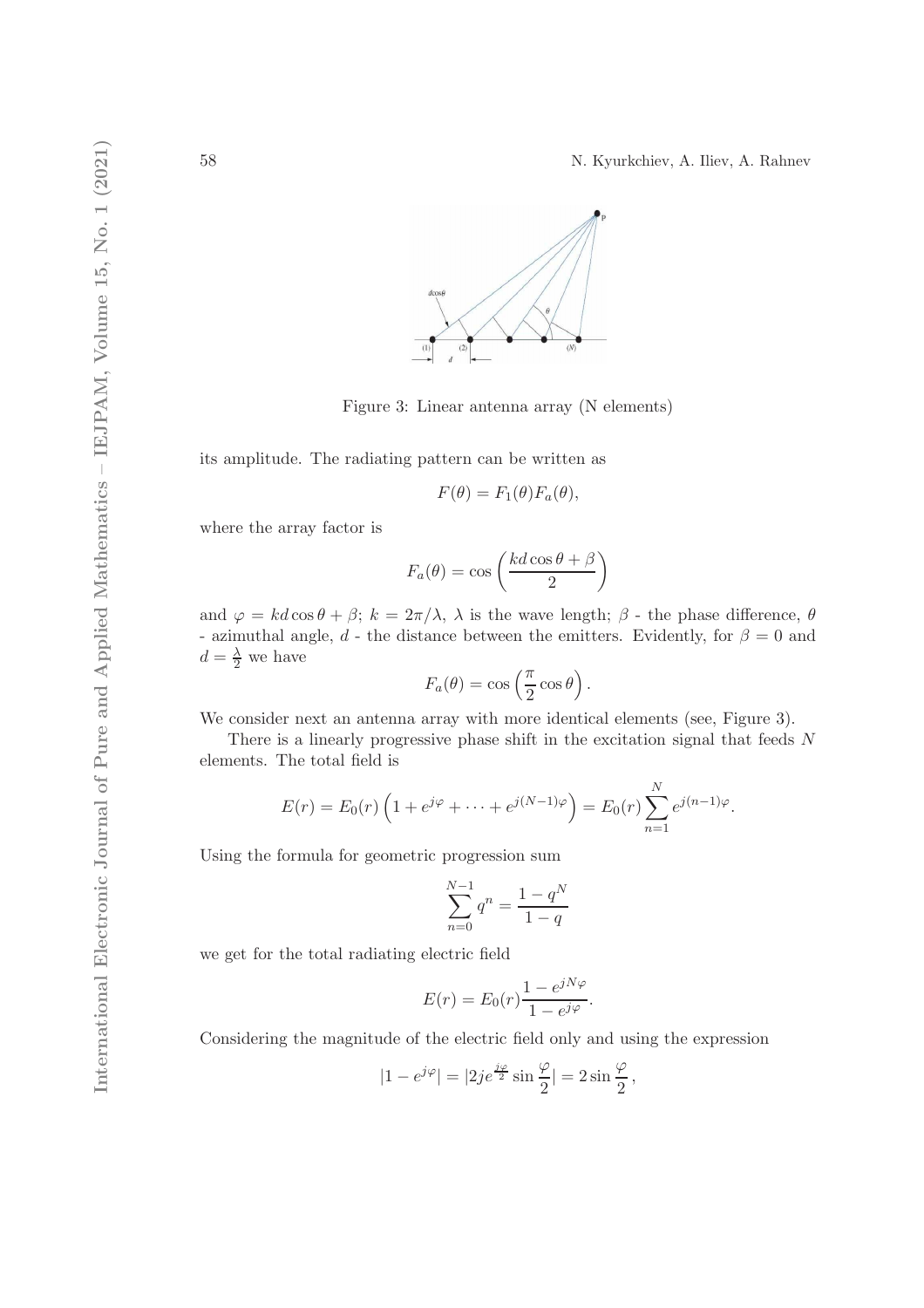

Figure 4: 3-element binomial array)

it follows

$$
E(\theta) = E_0(\theta) \frac{\sin\left(\frac{N\varphi}{2}\right)}{\sin\left(\frac{\varphi}{2}\right)}.
$$

When  $\varphi = 0$ 

$$
E(\theta) = E_{\text{max}} = NE_0.
$$

Normalized antenna factor  $F_a$  for N elements is defined by

$$
F_a(\theta) = \frac{\sin\left(\frac{N\varphi}{2}\right)}{N\sin\left(\frac{\varphi}{2}\right)}.
$$

Let us consider the initial N-elements binomial array (for  $N = 3$ , see Figure 4)

The resulting radiating pattern of the binomial array of N elements separated by a half wavelength is

$$
F(\theta) = \cos^{N-1} \left(\frac{\pi}{2} \cos \theta\right).
$$

At the end of this section let us mention that another interesting class of antenna diagrams. This class is widely used in antenna theory and can be described as:

$$
F(\theta) = F_1(\theta) F_a(\theta) = \sin \theta \cdot \frac{\cos (\frac{kL}{2} \cos \theta) - \cos (\frac{kL}{2})}{\sin^2 \theta}
$$

$$
= \frac{\cos (\frac{kL}{2} \cos \theta) - \cos (\frac{kL}{2})}{\sin \theta}.
$$

The  $F(\theta)$  is the radiating pattern for finite electric dipole antenna. From the above, it is clear how important the task is to generate powerful classes of generalized trigonometric-G families. Let us notice that the array factor depends on the array geometry, amplitudes and phase of the excitation of individual antennas. Another method of modifying the radiating pattern of the array is to change electronically the phase parameter  $\beta$  of the excitation. In this situation, it is possible to change direction of the main lobe in a wide range: the antenna is scanning through certain region of space. Such structure is called a phased-array antenna.

For more details, see [24].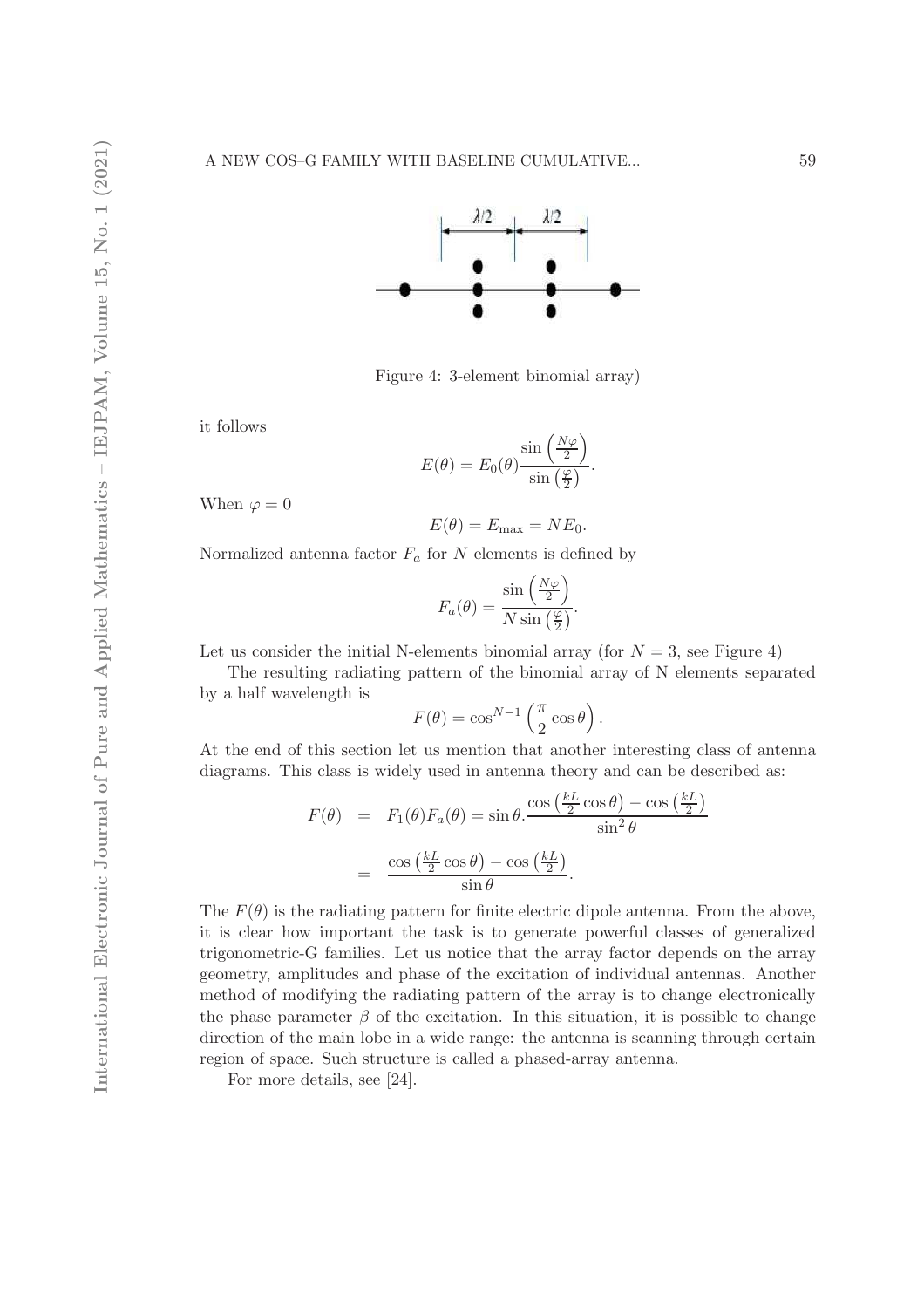

Figure 5: The family  $M(\theta)$  for  $b = 0.5$ ;  $r = c = 1.74$ .

# 2.1.2. Some Applications

Let  $t = r \cos \theta + c$ . Consider the new class of COS–G family - adaptive function  $M(\theta)$  for  $b = 0.5$ ;  $r = c = 1.74$  (see Figure 5).

Thus, we have the typical radiating pattern for "finite electric dipole antenna". The adaptive function  $M(\theta)$  for  $b = 0.75$ ;  $r = 0.84$ ;  $c = 0.82$  is plotted on Figure 6.

# 2.1.3. Parametric adaptive G–family

Following the transformation [25] we define the following new parametric adaptive family:

$$
M_1(t) = (1+\lambda)\cos\left(\pi\left(\frac{1}{2} - \frac{3}{4}bt + \frac{1}{4}(bt)^3\right)\right) - \lambda\cos^2\left(\pi\left(\frac{1}{2} - \frac{3}{4}bt + \frac{1}{4}(bt)^3\right)\right) \tag{2}
$$

where  $|\lambda| < 1$ .

Example 1. The new parametric function  $M_1(t)$  for

a)  $\lambda = 0.9; b = 0.95;$ 

b)  $\lambda = 0.8; b = 0.95;$ 

c)  $\lambda = 0.7$ ;  $b = 0.95$ 

is plotted on Figure 7.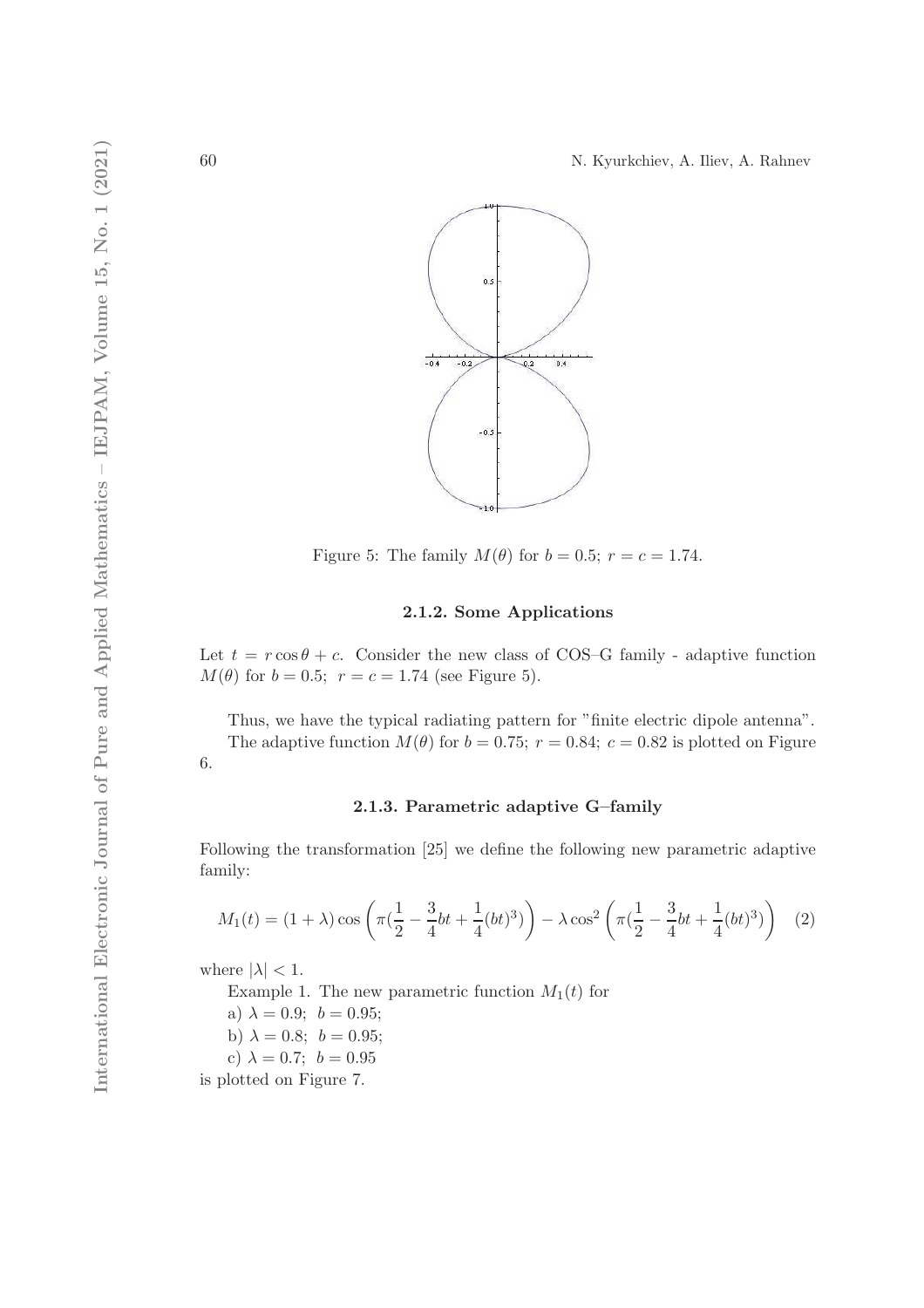

Figure 6: The family  $M(\theta)$  for  $b = 0.75$ ;  $r = 0.84$ ;  $c = 0.82$ .



Figure 7: The family  $M_1(t)$  (Example 1).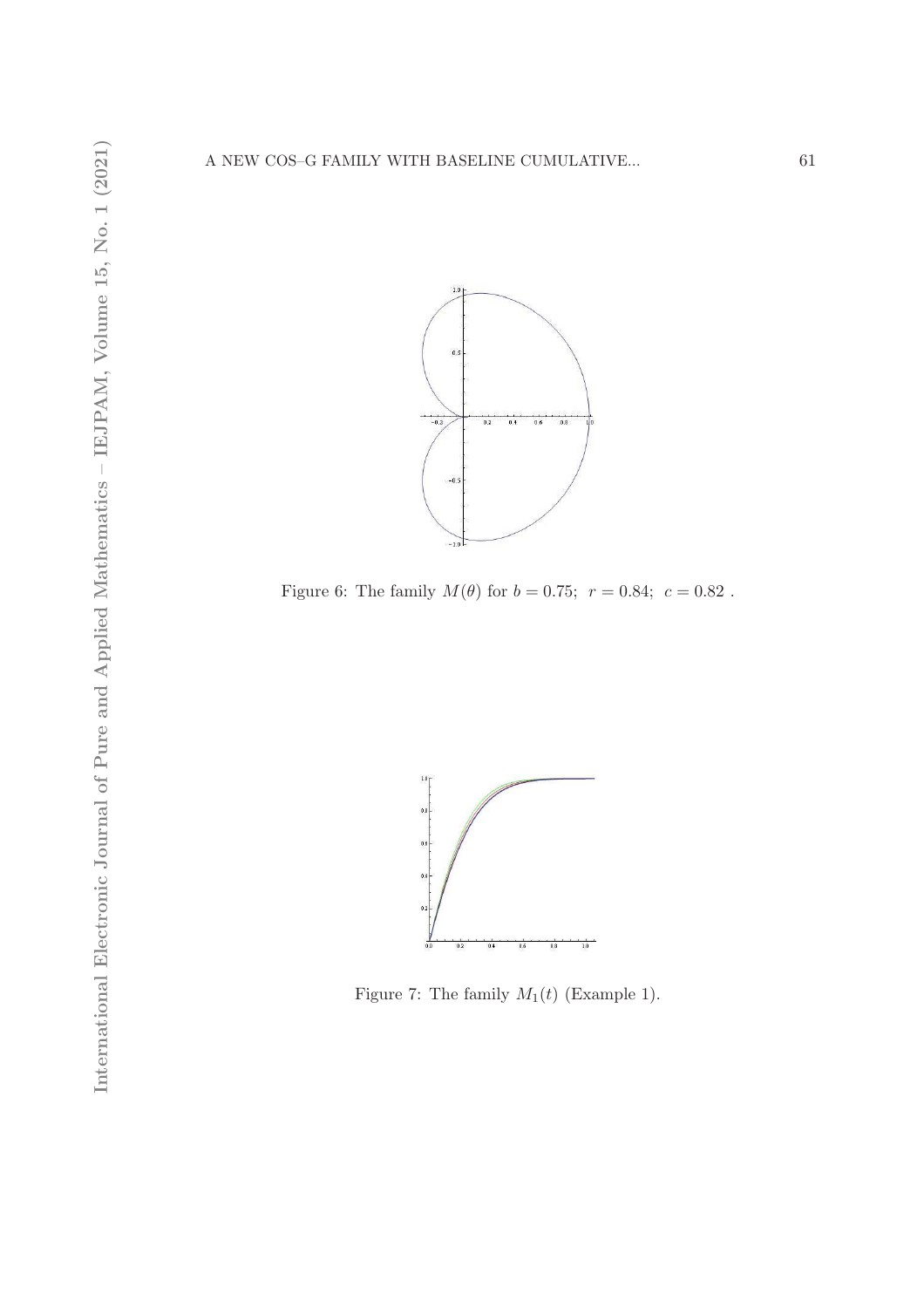

Figure 8: The family  $M_1(\theta)$  for  $\lambda = 0.95, b = 0.089; r = 9.7; c = 9.8$ .

The reader may formulate corresponding approximation problems using  $M_1(\theta)$ with applications to the Antenna–feeder Analysis.

For instance, the new adaptive function  $M_1(\theta)$  for  $\lambda = 0.95$ ,  $b = 0.089$ ;  $r =$ 9.7;  $c = 9.8$  is plotted on Figure 8.

For some modelling and approximation problems, see [26]–[34].

### Acknowledgments

This work has been accomplished with the financial support by the Grant No BG05M2OP001-1.001-0003, financed by the Science and Education for Smart Growth Operational Program (2014-2020) and co-financed by the European Union through the European structural and Investment funds.

# References

- [1] L. Souza, W. O. Junior, C. de Brito, Ch. Chesneau, R. Fernandes, T. Fereira, L. Soares, On the SIN-G class of distributions: theory, model and application, J. of Math. Modeling, 7, No 3 (2019), 357–375.
- [2] L. Souza, W. O. Junior, C. de Brito, Ch. Chesneau, R. Fernandes, T. Fereira, L. Soares, General properties for the COS-G class of distributions with applications, Eurasian Bulletin of Math., 2, No 2 (2019), 63–79.
- [3] L. Souza, W. O. Junior, C. de Brito, Ch. Chesneau, R. Fernandes, T. Fereira, Tan-G class of trigonometric distributions and it application, CUBO, A Mathematical Journal,  $23$ , No 1 (2021), 20 pp.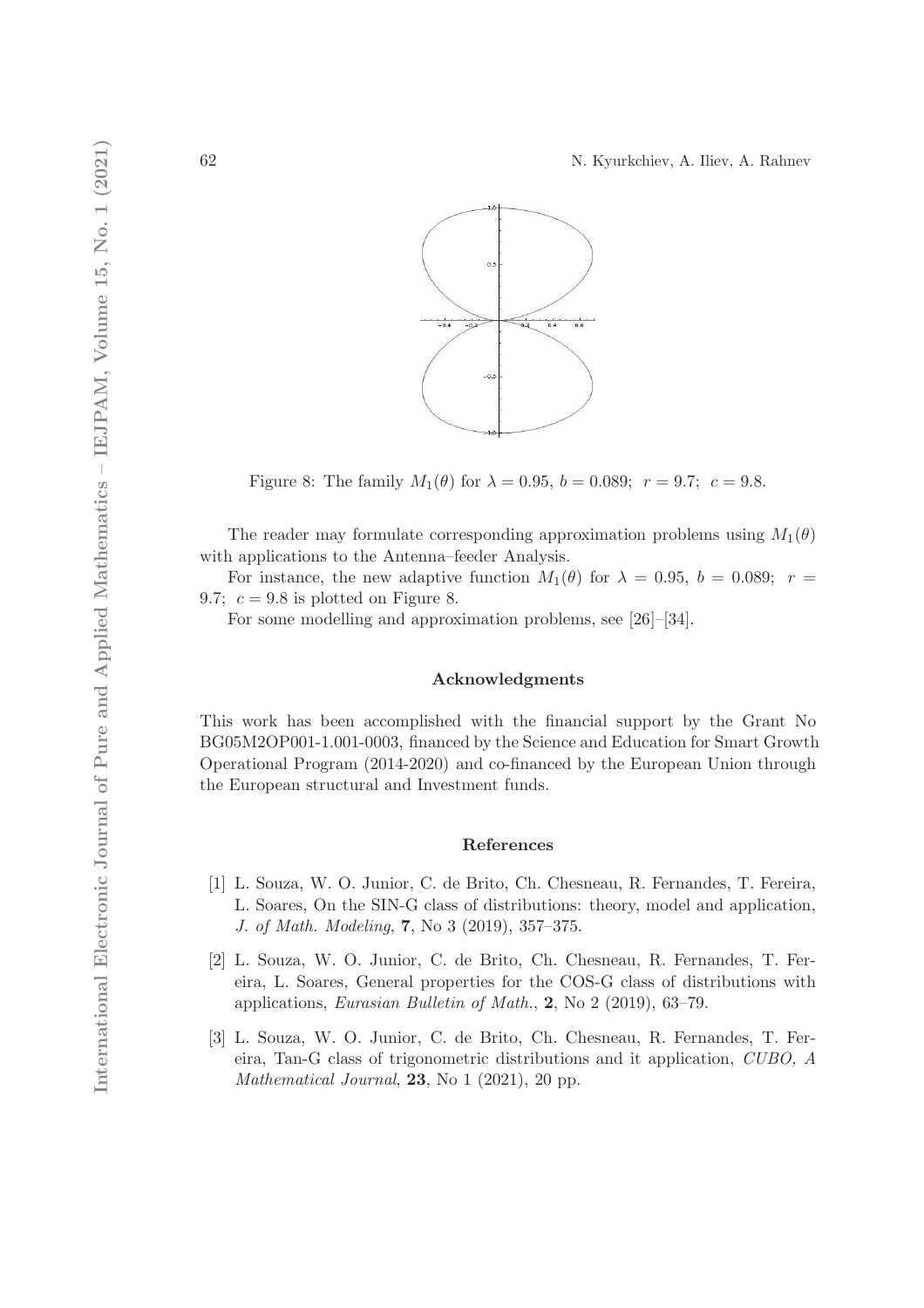### A NEW COS–G FAMILY WITH BASELINE CUMULATIVE... 63

- [4] D. Kumar, P. Kumar, P. Kumar, S. Singh, V. Singh, PCM transformation: properties and their estimation, Journal of Reliability and Statistical Studies, 14, No 2 (2021), 373–392.
- [5] S. Zaidi, M. Sobhi, M, Morshedy, A. Afify, A new generalizes family of distributions: Properties and Applications, Mathematics, 6, No 1 (2020), 21 pp.
- [6] Chesneau, C., Bakouch, H. S., Hussain T., A new class of probability distributions via cosine and sine functions with applications, Comm. in Statistics - Simulation and Computation, 48, No 8 (2019), 2287–2300.
- [7] Z. Mahmood, C. Chesneau, A new sine-G family of distributions: properties and applications, hal-02079224 (2019).
- [8] N. Kyurkchiev, A. Iliev, A. Rahnev, Properties and Applications of an Tan– G Family of "Adaptive Functions", Int. J. of Circuits, Systems and Signal Processing, 15, (2021), 1292–1296.
- [9] V. Kyurkchiev, A. Iliev, A. Rahnev, T. Terzieva, N. Kyurkchiev, A New Class of Adaptive Functions: Properties and Applications, Proceedings of Anniversary International Scientific Conference "Computer Technologies and Applications", 15-17 September 2021, Pamporovo, Bulgaria, Plovdiv University Press, 71–78, ISBN: 978-619-202-702-5.
- [10] N. Kyurkchiev, A. Iliev, V. Arnaudova, A. Rahnev, Investigations on Some New Cumulative Distributions via Cosine and Sine Functions. Applications, International Journal of Differential Equations and Applications, 20, 1 (2021), 75–88.
- [11] N. Kyurkchiev, O. Rahneva, A. Malinova, A. Iliev, On some adaptive G– families. Applications, International Journal of Differential Equations and Applications, 20, 1, (2021), 89–101.
- [12] N. Kyurkchiev, N. Pavlov, A. Iliev, A. Rahnev, Some Classes of "Transmuted Adaptive Functions". Applications, Comm. Appl. Anal., 25, No 1 (2021), 53– 65.
- [13] N. Kyurkchiev, A. Iliev, O. Rahneva, V. Kyurkchiev, A Look at Some Trigonometric-G Families with Baseline Inverted Exponential (CDF). Applications, International Journal of Differential Equations and Applications, 20, 1, (2021) (accepted).
- [14] N. Kyurkchiev, Some Intrinsic Properties of Tadmor-Tanner functions. Related Problems and Possible Applications, Mathematics, 8 (2020).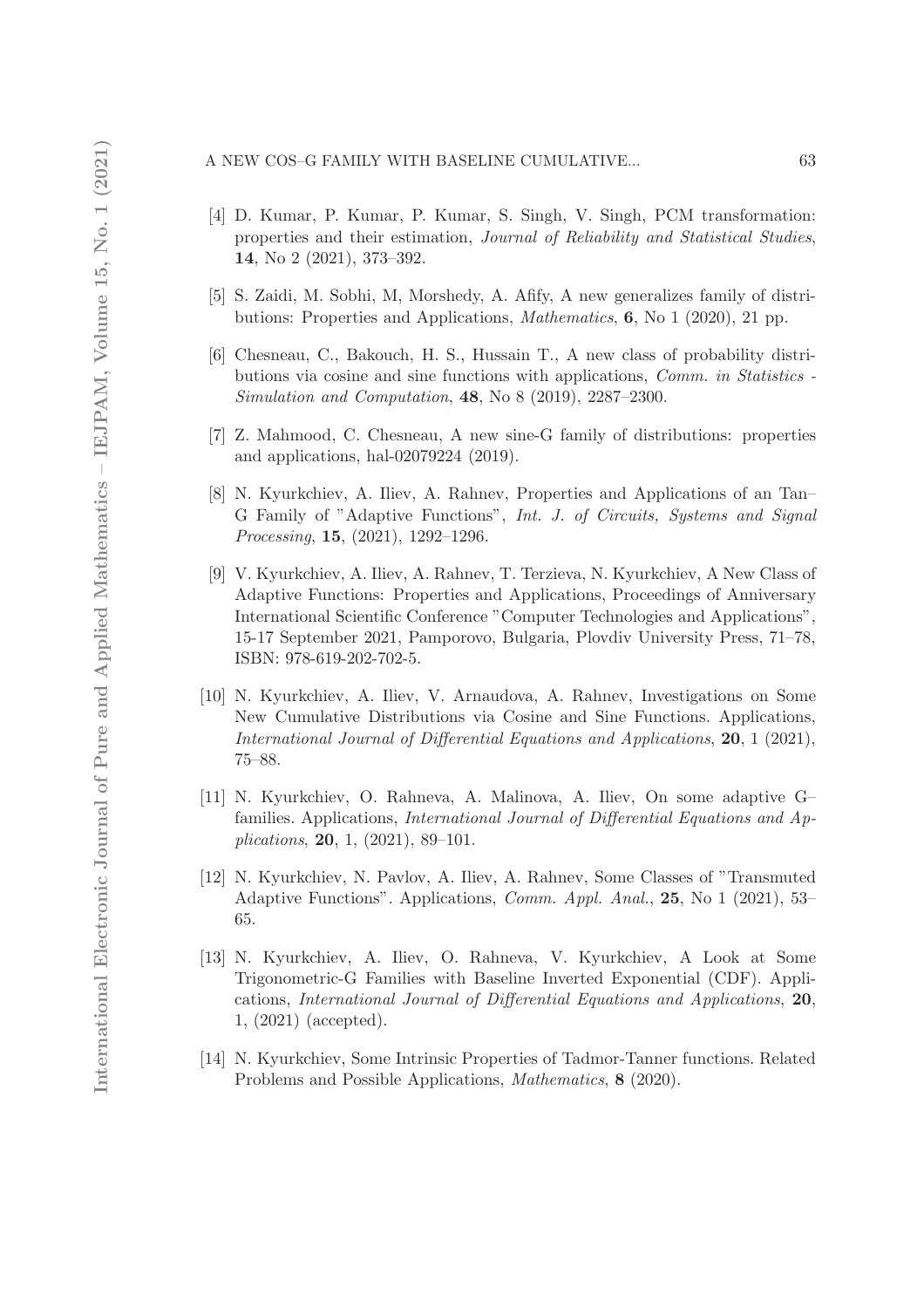- [15] N. Kyurkchiev, Some intrinsic properties of adaptive functions to piecewise smooth data, Plovdiv, Plovdiv University Press (2021); ISBN 978-619-202-670- 7.
- [16] B. Sendov, Hausdorff Approximations, Boston, Kluwer (1990).
- [17] M. Volmer, A. Weber, Z. Physikal. Chemie 119, 277 (1925).
- [18] S. Twomey, Experimental test of the Volmer theory of heterogeneous nucleation, J. Chem. Physics, 30, 4, 941–943 (1959).
- [19] R. Kaishew, Bull. Acad. Bulg. Sci. (Phys.), 1, 100 (1950).
- [20] Kyurkchiev, N., A Note on the Volmer's Activation (VA) Function, C. R. Acad. Bulg. Sci., 70, No 6 (2017), ISSN:1310-1331, 769–776.
- [21] Kyurkchiev, N., A Family of Recurrence Generated Parametric Functions Based on Volmer-Weber-Kaishew Activation Function, Pliska Studia Mathematica, 29 (2018); ISSN:0204-9805, 69–80.
- [22] V. G. Dubrovskii, Nucleation Theory and Growth of Nanostructures, Nanoscience and Technology, Doi:10.1007/978-3-642-39660-1-1, Springer-Verlag Berlin Heidelberg, 2014.
- [23] www.ee.lamar.edu/gleb/em/Index.html
- [24] N. Kyurkchiev, A. Andreev, Approximation and antenna and filter synthesis: Some moduli in programming environment Mathematica, LAP LAMBERT Academic Publishing, Saarbrucken; ISBN 978-3-659-53322-8 (2014).
- [25] W. T. Shaw, I. R. Buckley, The alchemy of probability distributions: beyond Gram-Charlier expansions, and a skew-kurtotic-normal distribution from a rank transmutation map,  $arXiv$  preprint, (2009),  $arXiv:0901.0434$ .
- [26] N. Kyurkchiev, A look at the inverse Weibull "adaptive function": properties and applications, International Journal of Differential Equations and Applications, 19, No. 1 (2020), 153–165.
- [27] N. Kyurkchiev, Selected Topics in Mathematical Modeling: Some New Trends (Dedicated to Academician Blagovest Sendov (1932-2020)), LAP LAMBERT Academic Publishing (2020), ISBN: 978-620-2-51403-3.
- [28] N. Pavlov, A. Iliev, A. Rahnev, N. Kyurkchiev, Nonstandard Models in Debugging Theory (Part 2), LAP LAMBERT Academic Publishing, 2018, ISBN: 978-613-9-87794-2.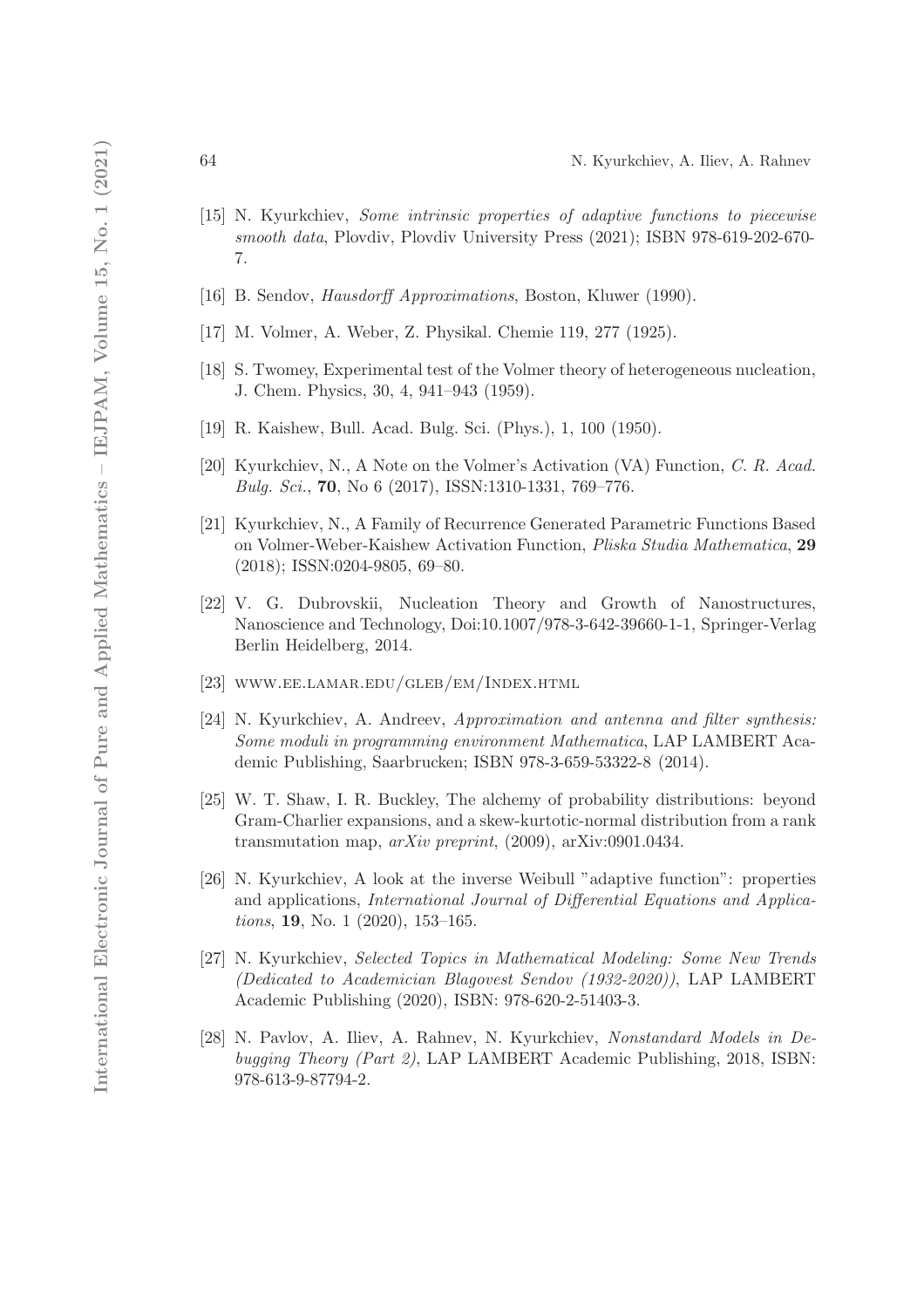# A NEW COS–G FAMILY WITH BASELINE CUMULATIVE... 65

- [29] O. Rahneva, A. Golev, G. Spasov, Investigations on Some New Models in Debugging and "Growth" Theory (Part 3), LAP LAMBERT Academic Publishing, 2020, ISBN: 978-620-2-66655-8.
- [30] A. Iliev, N. Kyurkchiev, A. Rahnev, T. Terzieva, Some Models in the Theory of Computer Viruses Propagation, LAP LAMBERT Academic Publishing, 2019, ISBN: 978-620-0-00826-8.
- [31] M. Vasileva, O. Rahneva, A. Malinova, V. Arnaudova, The odd Weibull-Topp-Leone-G power series family of distributions, International Journal of Differential Equations and Applications, 20, No. 1 (2021), 43–58.
- [32] A. Golev, T. Djamiykov, N. Kyurkchiev, Sigmoidal Functions in Antenna-feeder Technique, International Journal of Pure and Applied Mathematics, 116, No 4 (2017), 1081–1092.
- [33] D. Costarelli, N. Kyurkchiev, A note on the smooth approximation to  $|x(1$  $x) \dots (n-1-x)$  using Gaussian error function, *Communications in Applied* Analysis, 25, No 1 (2021), 1–10.
- [34] P. Apostolov, Efficient two–element array antenna, Proc. 12-th National Conf. with Int. Participation "Electronica 2021", May 27-28, 2021, Sofia, Bulgaria, 47–50.